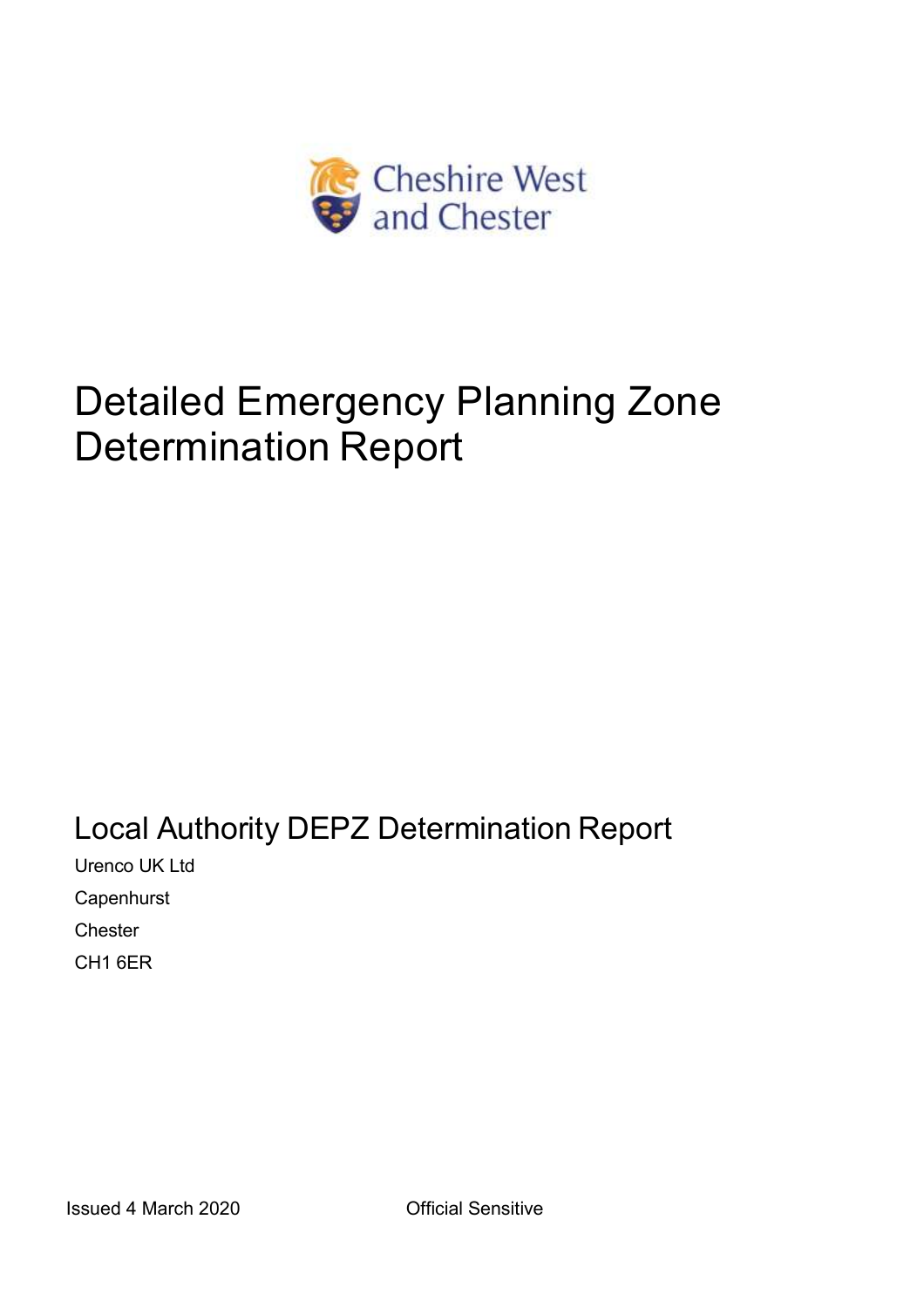# Contents

| $\mathbf 1$ . |      |  |  |
|---------------|------|--|--|
|               | 1.1. |  |  |
| 2.            |      |  |  |
|               | 21   |  |  |
|               | 2.2. |  |  |
|               | 2.3. |  |  |
|               | 2.4. |  |  |
| 3.            |      |  |  |
|               | 3.1. |  |  |
|               | 3.2. |  |  |
|               | 3.3. |  |  |
|               | 3.4  |  |  |
|               | 3.5. |  |  |
|               | 3.6. |  |  |

|--|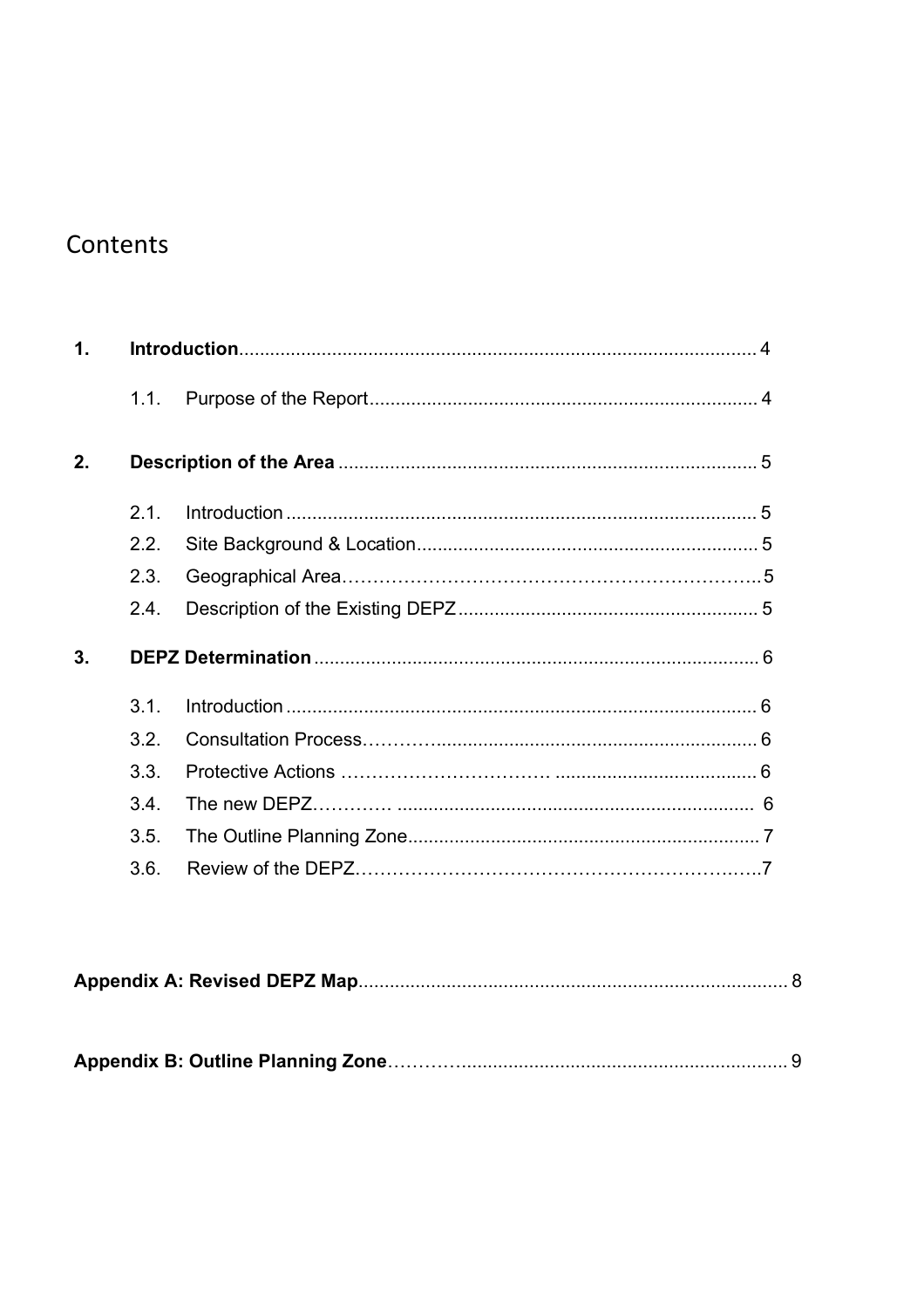This report has been prepared, reviewed and approved by Cheshire West and Chester Council as the lead Local Authority under Regulation 8 of The Radiation (EmergencyPreparedness and Public Information) Regulations 2019.

Prepared by: Date:

Lead Emergency Planning Officer Joint Cheshire Emergency Planning Team

Reviewed by:  $\qquad \qquad$  Date:

Emergency Planning Manager Joint Cheshire Emergency Planning Team

Approved by: Notice 2012 1 and 2012 1 and 2012 1 and 2012 1 and 2012 1 and 2012 1 and 2012 1 and 201

Joint Director of Governance Cheshire West and Chester Council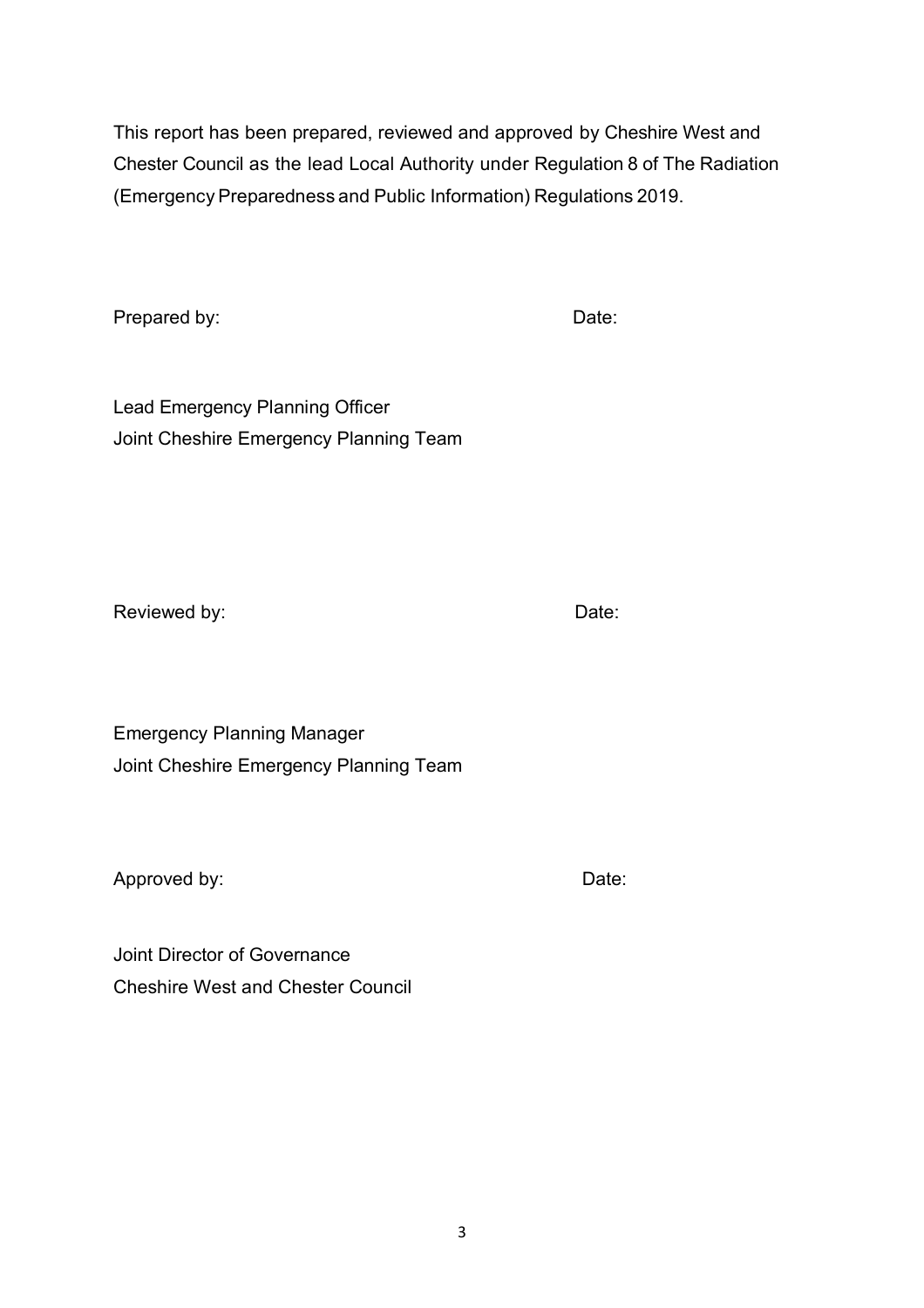# 1.Introduction

Under the Radiation (Emergency Preparedness and Public Information) Regulations 2019) Regulation 8, Cheshire West and Chester Council must inform the Site Operator and the Office for Nuclear Regulation Regulator of the determined extent of the Detailed Emergency Planning Zone (DEPZ).

Regulation 8 (1) requires the local authority to determine the Detailed Emergency Planning Zone (DEPZ) based on the recommended minimum distance described the Site Operators Consequence Report, the Local Authority may extend the area in consideration of:

- a) Local geographic, demographic and practical implementation issues;
- b) The need to avoid, where practicable, the bisection of local communities; and
- c) The inclusion of vulnerable groups immediately adjacent to the area proposed by the

operator.

### 1.1. Purpose of the Report

The purpose of this report is to inform the operator and regulator of the outcome of the determination of the DEPZ. The report includes:

- a) A description of the area;
- b) Maps showing the extent of the Detailed Emergency Planning Zone and Outline Planning Zone
- c) Suitable justification for the determination.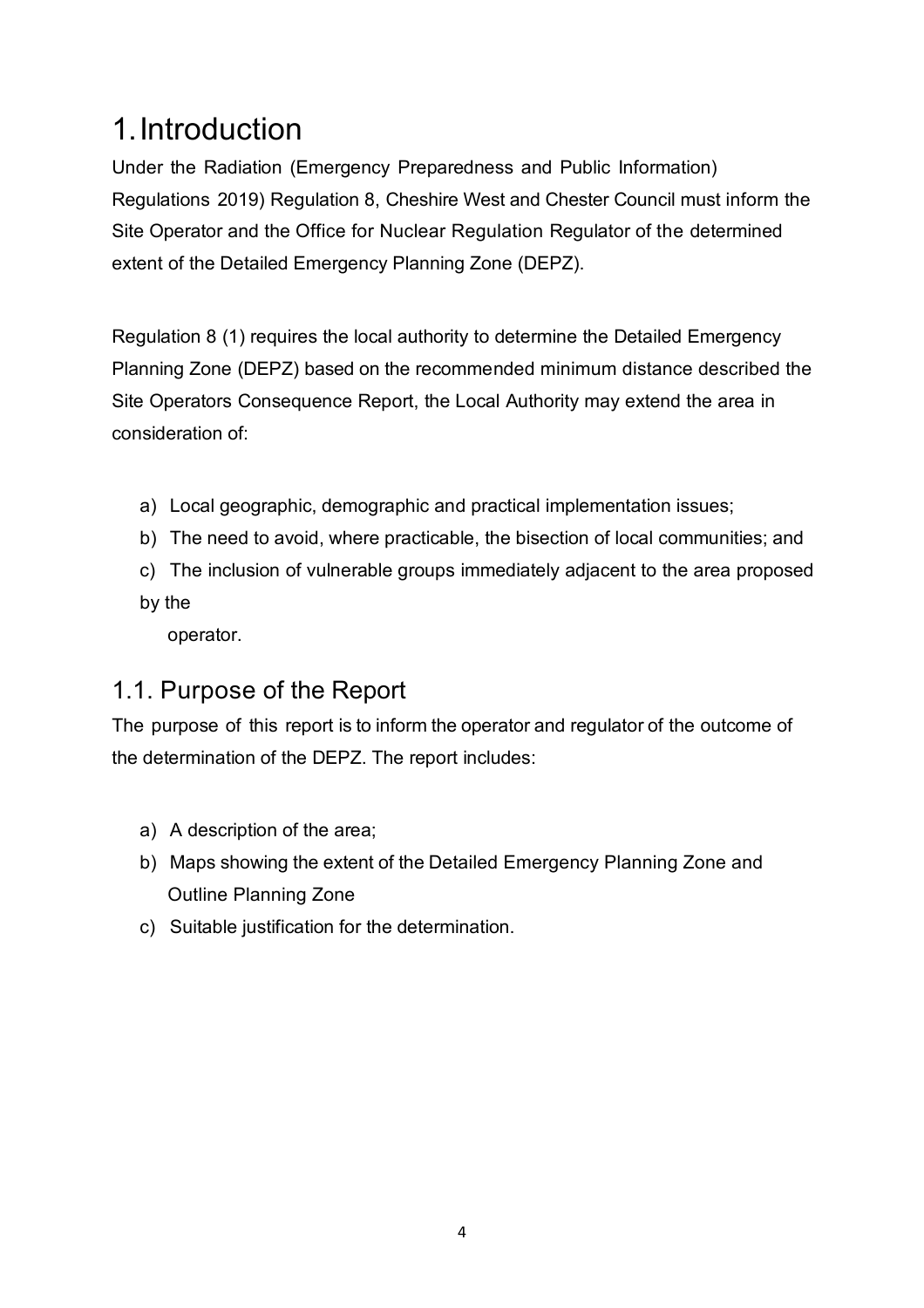# 2.Description of the Area

## 2.1. Introduction

This section of the report describes the local area, including geographical features, local population and key infrastructure and forms the basis for the determination of the DEPZ.

# 2.2. Site Background and Location

Urenco UK Ltd provide commercial uranium enrichment services as part of the fuel cycle for the production of electricity by nuclear power. The Nuclear Site Licence for the Capenhurst site is issued to Urenco UK Ltd.

Urenco Chemplants are a tenant on UUK's Nuclear Licensed site and operate the Tails Management Facility. Due to the quantities of hydrofluoric acid produced at the facility, Urenco Chemplants is an Upper Tier establishment regulated under the Control of Major Accident Hazards Regulations 2015.

Urenco Nuclear Stewardship also a tenant on the site do not currently carry out any processes which could result in an off-site emergency.

### 2.3. Geographical Area

The whole site covers 78 hectares of open flat land within Cheshire West and Chester Council area. The Liverpool/Chester railway runs adjacent to the eastern boundary of the site. The area to the south and west of the site contains farms and farmland, Capenhurst and Ledsham villages and Capenhurst School. Capenhurst Technology Centre is adjacent to the site. The nearest motorway access is via junction 10 of the M53 from the north or the M56 from the east.

# 2.4. Description of the Existing DEPZ

The existing DEPZ is a circle of 1km radius around the centre of the site. The operator, for many years, has distributed prior information to the public to areas beyond the DEPZ to avoid the bisection of a nearby housing estate.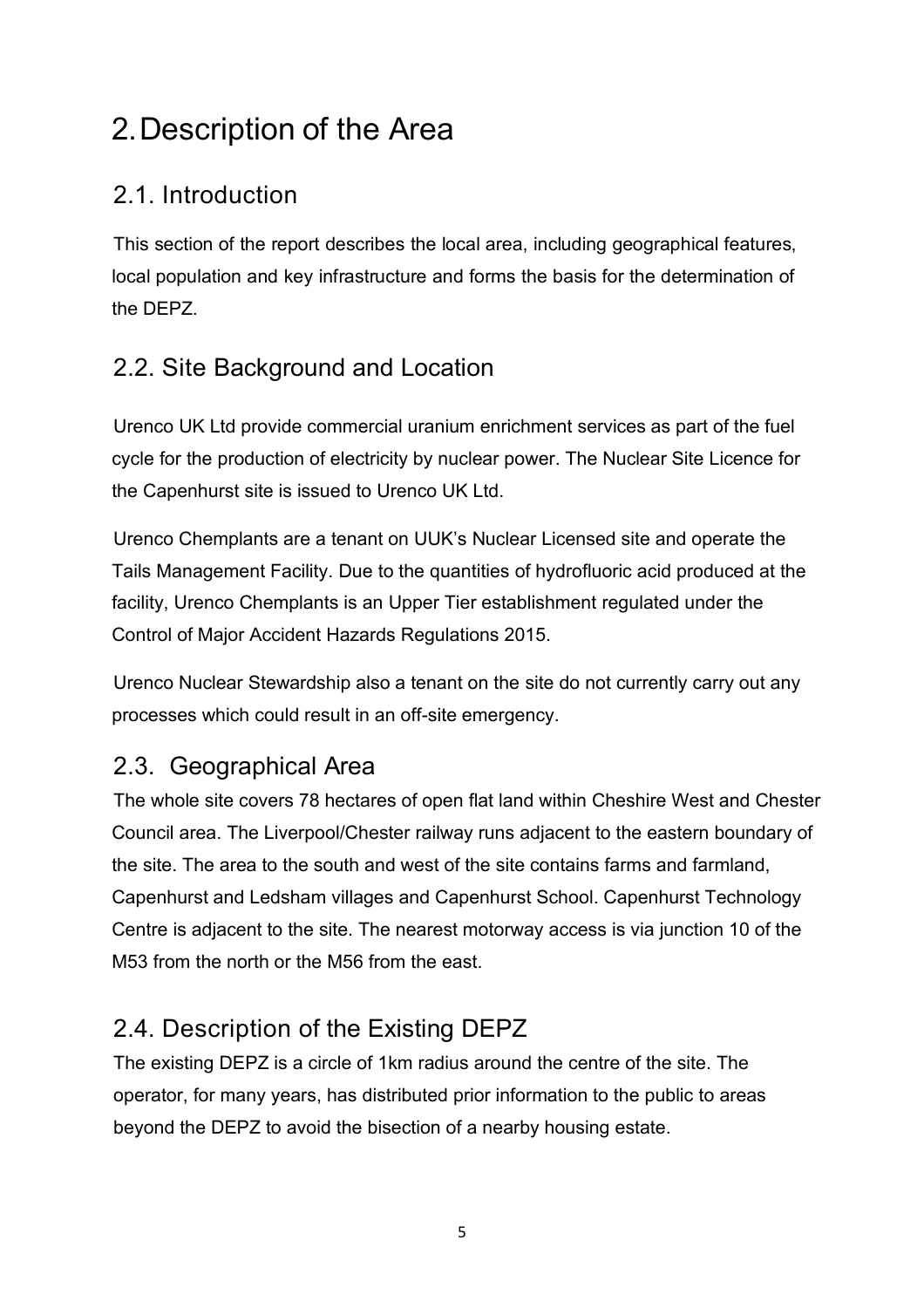# 3.DEPZ Determination

#### 3.1. Introduction

This section of the report describes the decision process and justification for the changes to the DEPZ as part of this redetermination

It is worth noting that Cheshire West and Chester Council will use the DEPZ for both REPPIR and COMAH planning.

### 3.2. Consultation Process

The Urenco UK Emergency Planning Consultative Committee met on 19 November2 019 and the operator's Consequence Report and the proposed DEPZ were discussed.

A map showing the proposed DEPZ was considered which would avoid dissecting the nearby housing estates The proposed DEPZ would be bounded by the larger roads around the site namely the A41, B5463, A550 and A540.

The group discussed the Brooklands Neighbourhood development planned for the East of the site, which already has planning permission. This development will continue southwards from Ledsham Road infilling most of the land between the site and the housing in Great Sutton Housing and the United Utilities water treatment site. The development is long term project which will include a primary school. Redrow the developer have been informed of the proposed DEPZ.

Chester West and Chester Council Land Use Planning service have been consulted on the proposed DEPZ.

### 3.3. Protective Actions

The primary protective action remains the same as previously, that of shelter for those within the DEPZ. There were no clear justifications for changing the protective action raised by multi-agency organisations at the consultation meeting nor subsequently.

### 3.4. The new DEPZ

The operators REPPIR Regulation 7 submission (Consequence Report) recommends a minimum distance of 800m for the DEPZ. It was noted that;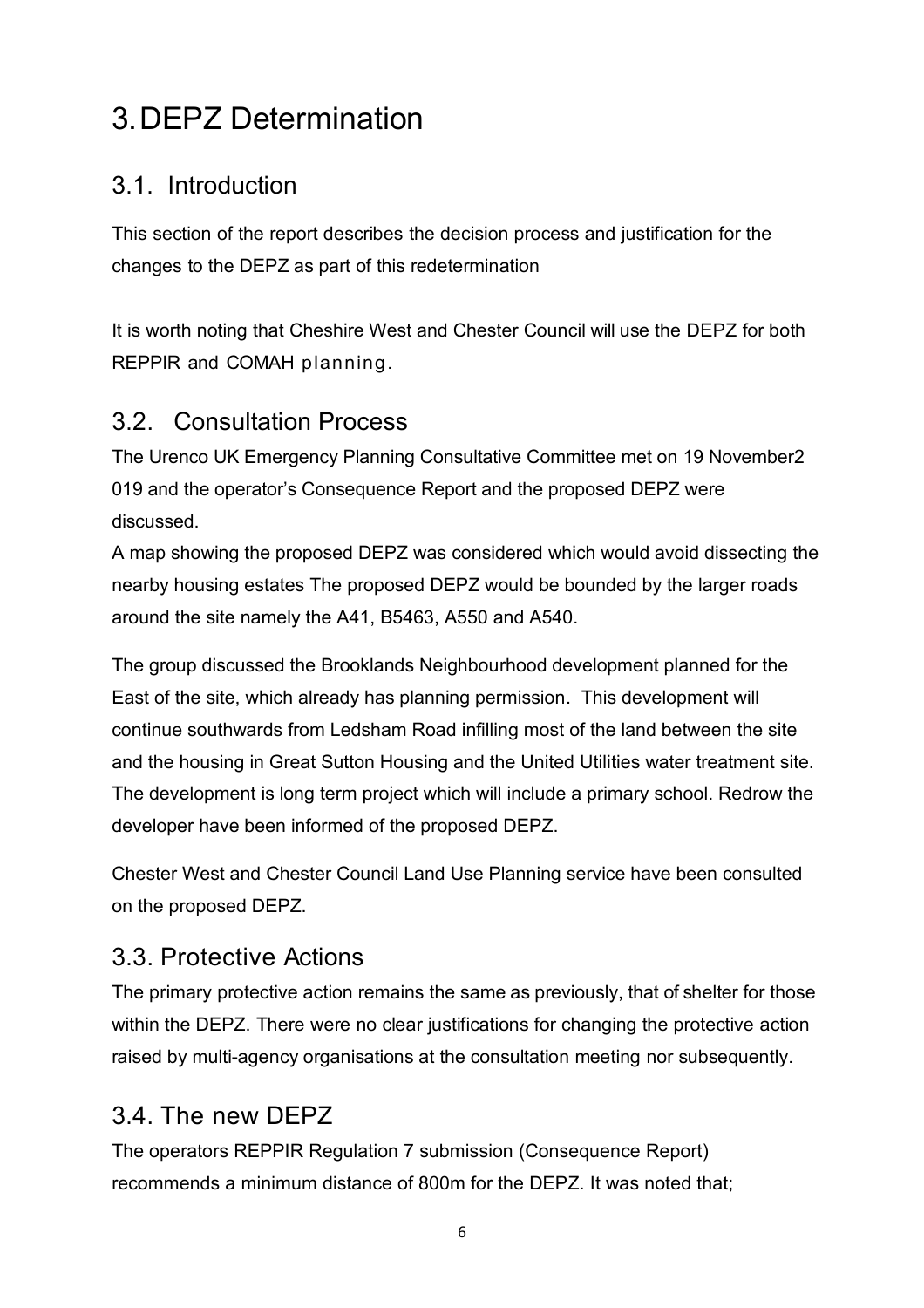- This would take in only part of the Foxall Way residential area.
- Elsewhere around the site the 800m contour crosses rural land with no easily discernable natural boundaries

The DEPZ will therefore be an area bounded by the A41, B5463, A550 and A540 roads as highlighted on Appendix A map.

## 3.5. The Outline Planning Zone

The operator's consequence report accepted the default distance of 5km contained in REPPIR Schedule 5 Category 3 as the Outline Planning Zone for the site. See Appendix B map. However based on the information in the Consequence Report and subsequent discussions further protective actions were unlikely to be applied outside of the DEPZ.

### 3.6. Review of DEPZ

In accordance with Regulation  $8(5) - 8(6)$  the DEPZ will be reviewed if one of the following occurs:

- A significant development occurs within or adjacent to the local area which may impact on the factors that are considered by the Local Authority when determining the detailed emergency planning zone;
- Changes to the distribution of or addition of new vulnerable groups;
- Changes to the infrastructure facilitating an emergency plan such as a new road;
- Changes affecting the emergency responders facilitating an emergency plan such as new or closed fire station, new or closed hospital, reduced services such as closing an A&E department.
- Changes to the area which necessitate a re-determination may also include significant temporary changes in the area which will be in place for an extended period of time (i.e. the development of a large construction village to support a significant infrastructure project).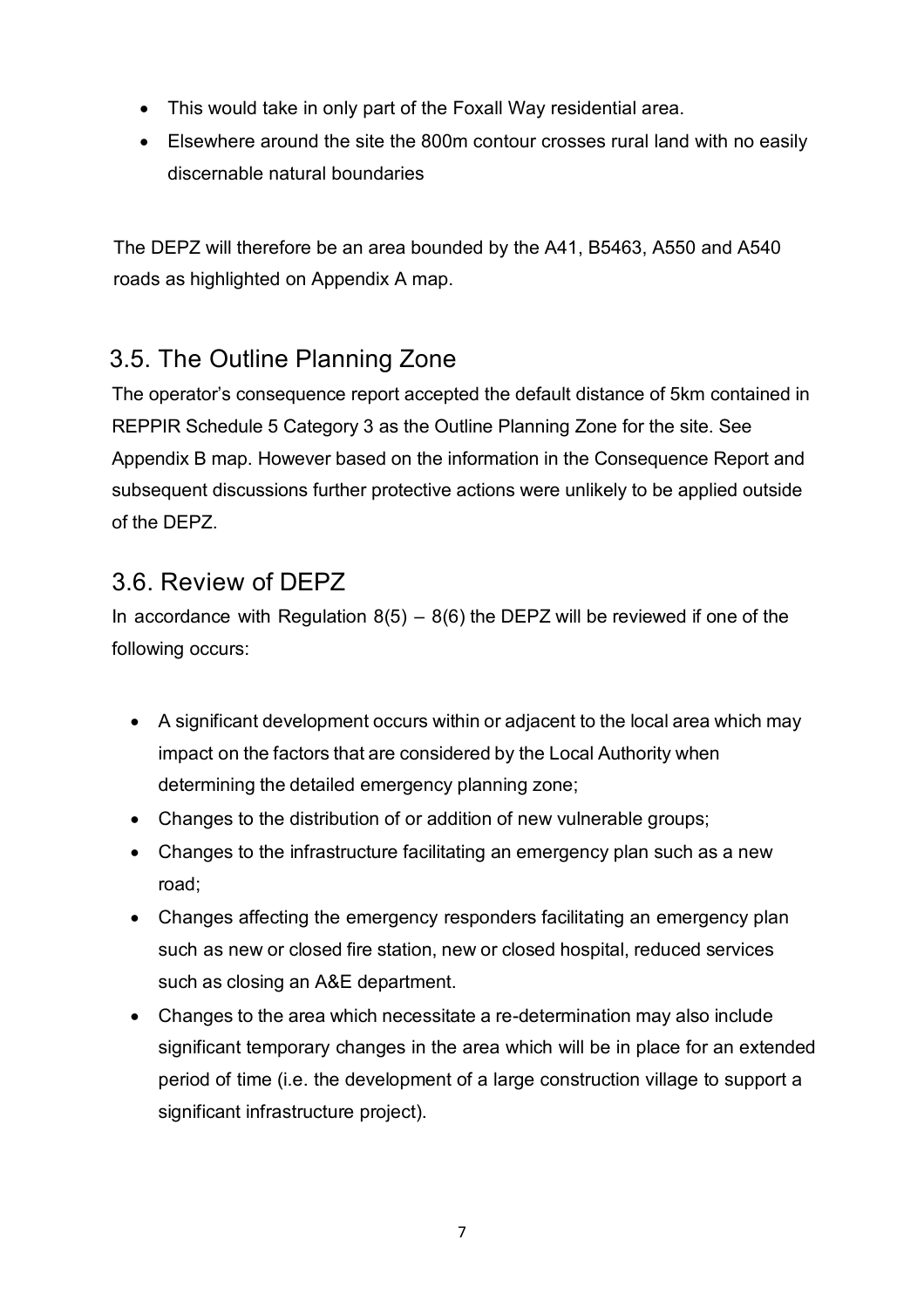### Appendix A: Revised detailed Emergency Planning Zone

A map showing the area bounded by roads B5463, A550, A540, A5117 and A41.